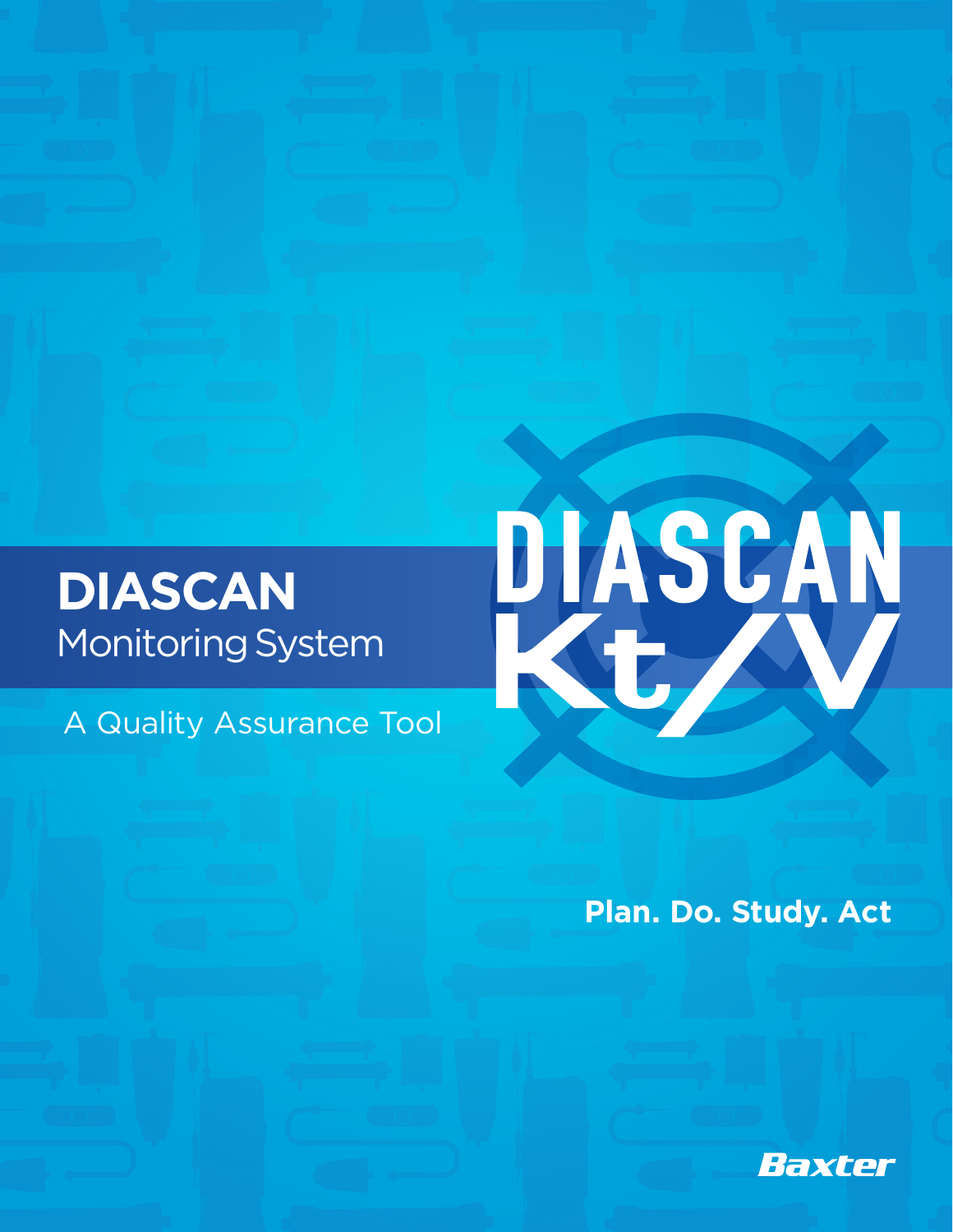## PLAN.

### **Establish Objectives and Processes**

In the dialysis world, this is the patient's prescription. The PHOENIX X36 Hemodialysis System and the DIASCAN Monitoring System can help manage a patient's prescription by providing instant feedback on key items that can assist the clinician in making key decisions regarding the patient prescription.

### **Clinical Tools**

**Blood Flow** By accounting for the negative arterial pressure that is created when pulling blood out of the body, the PHOENIX X36 Hemodialysis System displays the actual blood flow rate next to the pump speed that has an accuracy of +/-10%.\*1 The negative pressure can create an 8-15% reduction in the actual blood flow rate and the deviation may reduce the treatment efficacy by the same amount.<sup>2</sup> PHOENIX X36 Device is the only machine on the US market to display the actual blood flow rate which can be used by the clinician to monitor and adjust the therapy.

**DIASCAN Monitoring System** Introduced over 15 years ago, the DIASCAN Monitoring System has had worldwide clinical use. It measures conductivity on the dialysate side of the dialyzer and calculates two parameters: Ionic Clearance and Plasma Conductivity.<sup>1</sup>

**Ionic Clearance** The correlation between urea clearance and ionic clearance is roughly equivalent as urea and sodium are of similar molecular weight. The use of ionic clearance can be substituted for urea clearance in this non-invasive tool.3 The ionic clearance is also used in an Ionic Kt/V calculation that can be trended by treatment.

**Plasma Conductivity** This provides a correlation to the patient's sodium concentration and can be useful in analyzing the patient's sodium level during and after treatment.<sup>1</sup> Plasma conductivity can be helpful in individualizing sodium prescriptions and when using sodium profiling to manage fluid shift and intra-dialytic hypotensive episodes.3

\* If in double needle mode, and when pressure before the pump, given by the pressure in the arterial chamber of the cartridge, is higher, or less negative than -150 mmHg.

### **Treatment Process**

**Monitoring Clearance** As clearance can be affected by issues within the blood circuit, dialysate circuit, or treatment time, even a small change in clearance may impact a treatment. $3$  Below is an example of induced recirculation due to incorrect needle direction.



| <b>Blood Circuit</b>                                                                                                     | <b>Dialysate Circuit</b>                                                                                   | <b>Treatment Time</b>                                                                                            |
|--------------------------------------------------------------------------------------------------------------------------|------------------------------------------------------------------------------------------------------------|------------------------------------------------------------------------------------------------------------------|
| <b>Real Blood</b><br><b>Flow</b><br>-Set-Value<br>- Pump Occlusion<br>-Art/Ven pressure<br>-Line-Kinking<br>LNeedle Size | <b>Dialyzer</b><br>-Membrane Type<br>-Effective Surface<br>- Anticoagulation<br><b>-</b> Priming Technique | -Bypass and UF Only<br><b>Early Disconnection</b><br>Multiple Dialysate Alarms<br><b>L</b> Multiple Blood Alarms |
| <b>Recirculation</b>                                                                                                     | <b>Dialysate Flow</b>                                                                                      |                                                                                                                  |
| -Needle Direction <sup>4</sup><br>- Access Stenosis                                                                      | -Flow Rate<br>-Counter/Co-current                                                                          |                                                                                                                  |

### Decision tree helps users identify potential patient and treatment issues $3$

**Monitoring Plasma Conductivity During Sodium Profiling** Sodium profiling is one way to manage fluid shift and intra-dialytic hypotensive episodes.3 The ability to track plasma conductivity throughout the treatment can give immediate information for a sodium profile, providing the opportunity to adjust the sodium prescription if needed.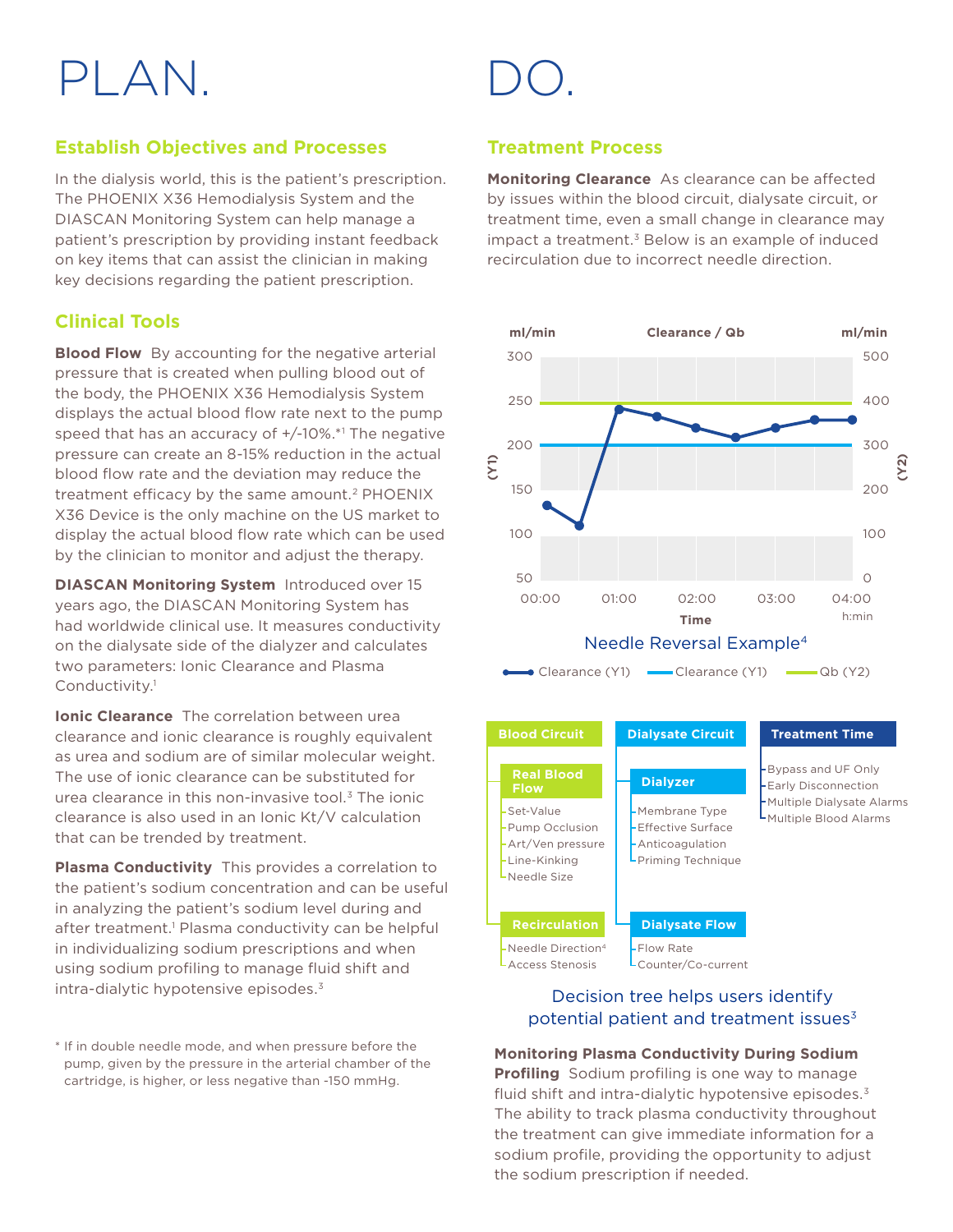# STUDY. ACT.

### **Trending**

**Patient & Treatment Trending** Trending the patient's Kt/V each treatment can assist in identifying trends sooner than in monthly labs. These additional points of reference can help the clinician make an informed decision about every patient.



**Vascular Access Surveillance** As blood flow is one of the many reasons for a decreased clearance, one can compare blood flow and clearance for an indication of access recirculation. If the ionic clearance blood flow ratio is less than 50%, it can be an indication of significant access recirculation in patients with an arteriovenous fistulae.<sup>5</sup> Trending the patient's ionic clearance blood flow ratio can help identify potential access stenoses. Use this ratio during every treatment for non-invasive access surveillance with no need for additional disposables or equipment.

### **Manage**

Analyze the differences to determine the root cause of insufficient dialysis dose and help reduce the treatment variability

- Determine optimal blood flow
- Determine optimal dialysate flow
- Monitor patient reaction to prescription
- Monitor and trend Kt/V each treatment
- Monitor clearance for treatment issues or vascular access issues
- Monitor patient reaction to sodium profile
- Monitor patient sodium level and determine optimal sodium prescription



DIASCAN Monitoring System

The PHOENIX X36 Hemodialysis Delivery System is intended to be used to provide high-flux and low-flux hemodialysis, hemofiltration, and ultrafiltration on patients weighing 15 kg or more. With features such as realtime Kt/V monitoring through the DIASCAN Monitoring System, compensated blood flow, full-color touch screen, and sodium and UF profiling, the PHOENIX X36 Hemodialysis System is designed to help provide effective hemodialysis therapy.